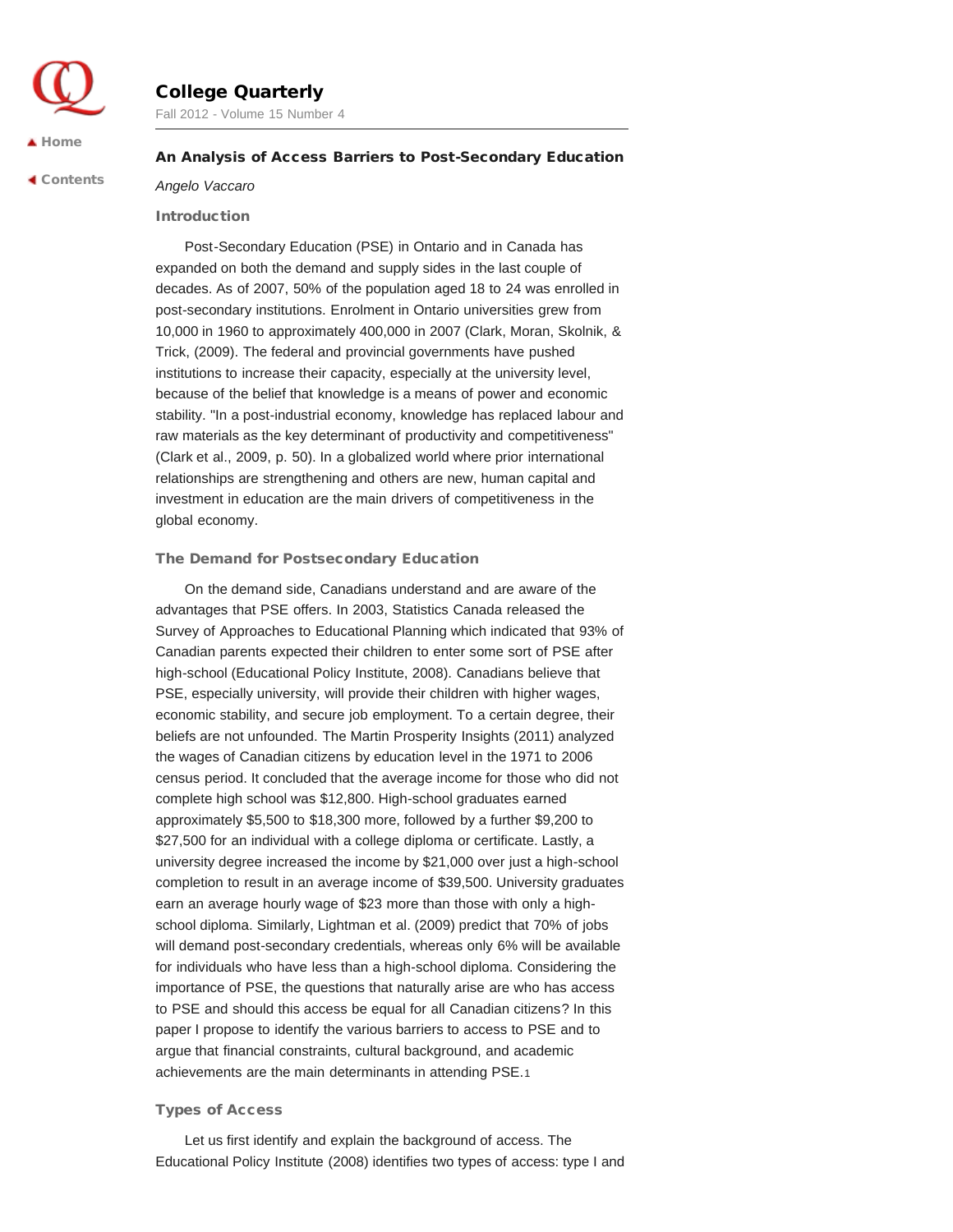type II. Type I access is "how many," which is the actual number of people attending and participating in PSE; whereas, type II access is "the who," which is the composition of the participants in PSE and their relative percentage of the overall population. Ross Finnie, a leading scholar in higher education, states: "the best way to learn what has been happening to access is to look at data that provide information on who goes and who does not go. (2005, p. 20)" This essay will examine type II access, "the who." The purpose of this essay is not to argue that all Canadians should attend PSE, but rather that those who wish to pursue PSE should have an equal chance to other citizens, regardless of factors such as income, ethnicity or gender. Such barriers to PSE will be identified and explained through various studies and surveys, such as the Youth in Transition Survey (YITS) and the Postsecondary Education Participation Survey. The access rate is a term that will be used throughout the essay; it represents the percentage of likelihood that a given individual has in pursuing PSE. Traditionally, the literature on access has been mainly concerned with the financial barrier to PSE, but it will be argued in this paper that the culture of PSE and academic achievements pose are equal threats to potential students.

#### Financial Issues

Research (e.g., Bell & Anisef, 2005, Neil, 2009) has determined that financial barriers, especially when examining tuition, are relatively slim determinants in preventing students from accessing PSE in Canada. The tuition rate has grown considerably since the nineties in Ontario and family incomes have declined. For example, from 1989 to 1997, tuition rose by 85% and the average income declined by 5% (Bell & Anisef, 2005); yet there was still an over-supply of students who chose a PSE pathway. Arguably, due to the high demand for PSE and limited capacity of the institutions, it could have been students from high-income families that filled the gap; but, since 1990, participation rates have increased for individuals from lower-income families and not as much for higher-income families (Finnie, 2005). The Survey of Consumer Finances also finds that university tuition fees have little effect on PSE demand (Neil, 2009). Student protests to increases in tuition would lead us to believe that tuition is instrumental to PSE attendance, but the reality is that students' perceived values of PSE outweigh the associated costs. Typically, a \$1000 increase in tuition fees is likely to reduce the enrolment rate by two to three percentage points (Neil, 2009), but the rate does not actually decrease because the higher education market is in a constant excess of demand. We would once again be led to assume that individuals from lower-income families are being replaced by those who are from higher-income families, yet enrolment rates state otherwise. Finnie (2012, p. 1162) sums up the argument, as he states: "In short, it now appears that if a child is taught to value PSE, is prepared for PSE (academically and otherwise), and ultimately wishes to attend PSE, there is a high probability that the child will participate in PSE —and cost will not stand in the way."

When compared to other access barriers, financial constraint does not play a large role; however, this largely ignores the success of the existing financial aid system for PSE—via loans and grants—which, consequently, paved the way for the other barriers to become forefront issues. Frenette (2007) concludes from the YITS Cohort A that financial constraints make up only 12% of barriers to PSE. Similarly, Finnie (2011) states that, after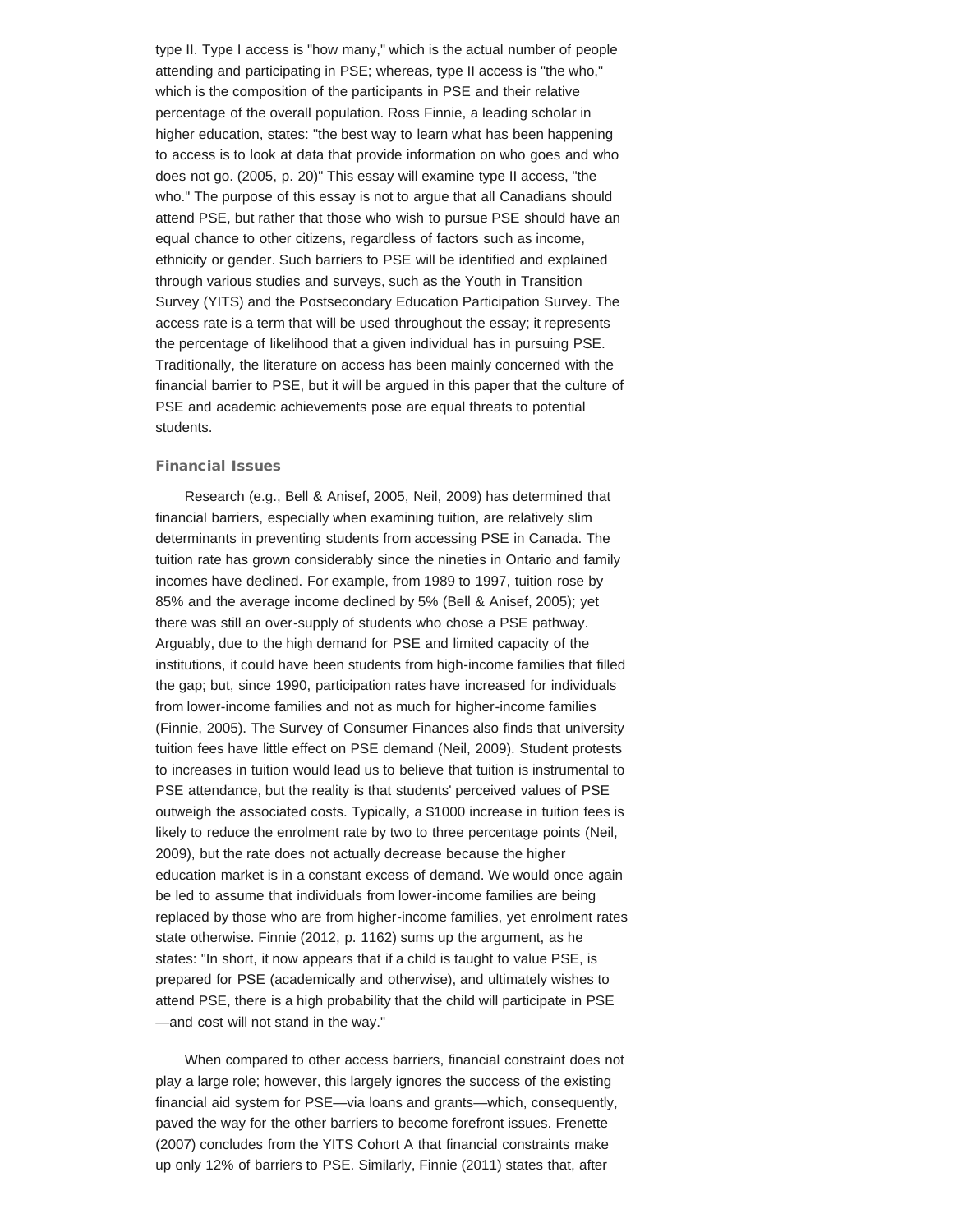other variables are included, 50% of the financial effect disappears and low-income families are only 7% less likely than high-income families to attend PSE. When high-school grades in particular are added to the effect of being from a low-income family, the gap is reduced and individuals from high-income families only have a 3.6% greater chance of attending university. Similarly, only 23% of youth who did not attend PSE listed financial reasons as a barrier (Finnie, 2012). However, unlike most scholars in the field of higher education, Finnie acknowledges the equal importance that financial barriers can have on potential students, as he states:

….it is important to recognize that this situation holds in the context of existing PSE fee structures, a student financial aid system that essentially provides enough money to at least most of those who need it… [And] because the 'affordability barriers' have been successfully addressed that we can—and must—now turn to these 'cultural barriers'. (2012, p. 1162)

The median spending for students in an eight-month academic term was reported to be \$11,200 in 2001 to 2002 (Statistics Canada, 2003). Students have an array of options to chose from to fund their PSE, such as the Ontario Student Assistance Program (OSAP), university bursaries and scholarships, external/public scholarships (e.g., from businesses), the Registered Education Savings Plan (RESP), family contributions, and parttime or full-time work (depending on the student's status). The Ontario Government Tuition Grant, which was recently implemented, gives a 30% rebate for students enrolled in PSE at the undergraduate or college level. OSAP in particular is arguably the most helpful and reliable to students. It can loan up to 15,000 interest-free dollars in financial aid to students. Leslie and Brinkman (1988) found that anywhere from 20% to 40% of enrolment for low-income students was made possible because of grants. A study conducted by York University found that 45% to 47% of PSE students need to borrow money to finance their education and that they depend on OSAP to pay for 55% of their tuition (Bell & Anisef, 2005). Employment is expected to pay for 23%, family for nine , and the rest by a combination of multiple sources (2005). Thus, around half of students attending PSE who rely on financial aid would have otherwise not been able to attend PSE. Financial barriers may not seem to be important factors in access, but it is only because there is already a strong and successful aid system that this no longer becomes an issue.

Financial burdens can have a negative effect on the environment of students during high-school, which reduces their potential to attend PSE. "Research has shown that students from disadvantaged backgrounds, including low-income students and racial minorities, are disproportionately channelled into the low ability tracks" (Anisef, Brown, & Sweet, 2011, p. 42). The reality is that parents with low incomes cannot afford tutoring services, new technology, and other variants that would allow their children to remain competitive. Kamanzi, Doray, and Murdoch (2009, p. 48) identify this problem, stating: "Upper-income families have deployed extra resources to enable their children to maintain their competitive advantage in school." Frenette (2007) takes the data from YITS and the Programme for International Student Assessment (PISA) and examines various characteristics amongst four income quartiles, with Q1 representing the bottom 25% of income distribution and Q4 representing the top 25%. He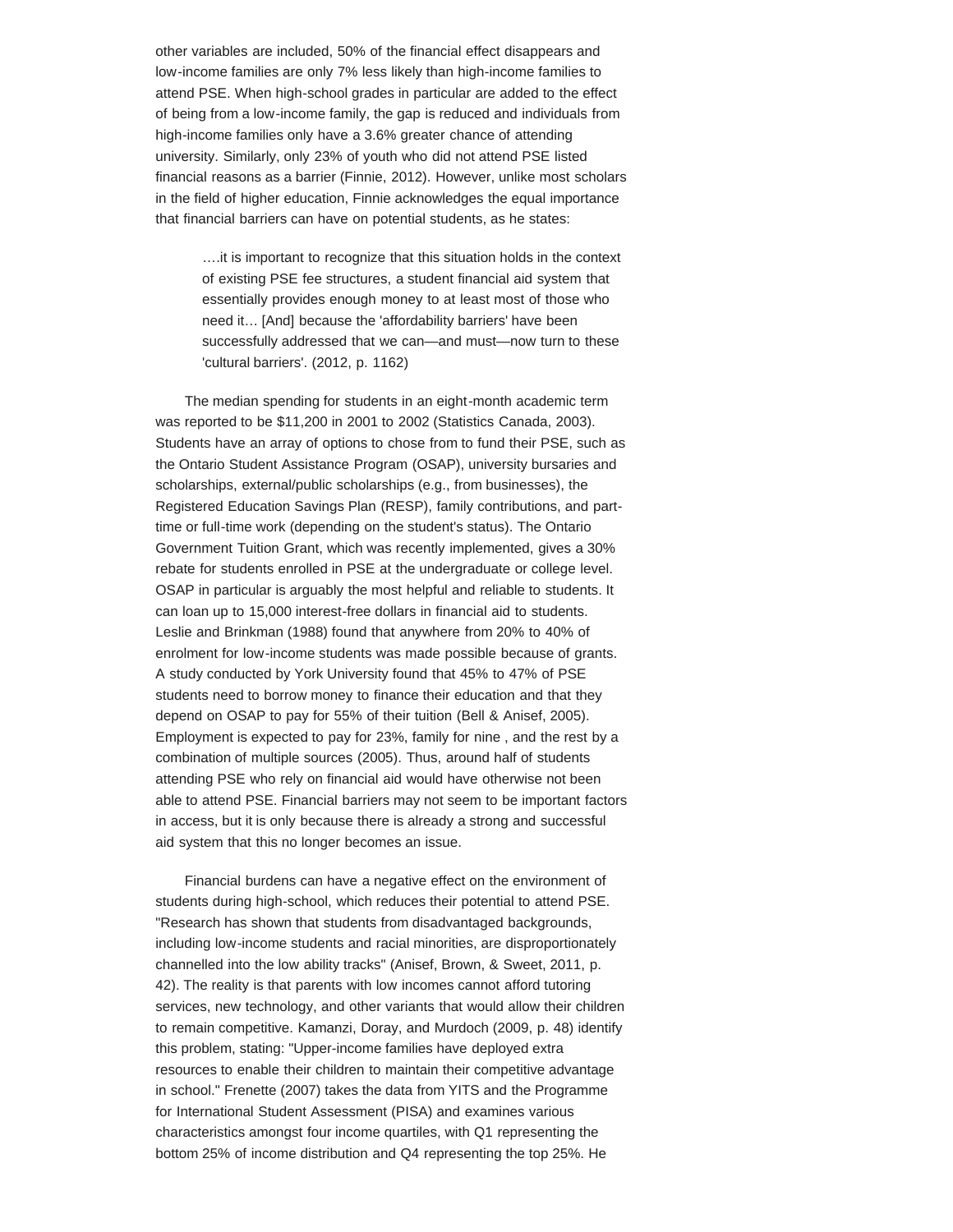found that 50.2%of youth from families in Q4 attended university by age 19, whereas the participation rate for individuals in Q1 was only 31%. Academic trends were also visible: 32.8% of students in Q4 were in the top 25% on the reading test, compared to only 18 percent of students in Q1. Also, in Q4, 50.6% of students had at least one parent with a university degree, compared to 16.3%for those in Q1. Lastly, 37.5% of students in Q4 stated that their friends plan to attend PSE, whereas only 29% did so in Q1. Evidently, students coming from high-income families are going to have an advantage in access to PSE over students in low-income families, not because of financial barriers during/entering university, but rather because of financial issues (i.e., not being able to afford tutoring or making less of a commitment to studies because of employment) during high school.

#### Culture as a Factor

The "culture of PSE" is an increasingly important factor in determining access to PSE. With an equal opportunity to take advantage of financial aid, students' information sets and perceived costs and benefits of PSE are going to greatly affect the decision to attend. Various factors are included in the PSE culture, such as the importance of academic achievement, the overall parental pressure to attend PSE, a student's peer influence, and the student's own willingness to attend PSE. Finnie (2012, p. 1169) states that PSE culture includes "'cultural communication' the child experienced with their parents, their 'social communication', the family education support they received in the form of help with their school work...cultural activities, cultural possessions, the amount they read , and the diversity of those reading activities." Similarly, Sweet, Anisef and Walters (2010, p. 61) comment on the importance of the culture of PSE, stating: "Many parents have accepted the role of educational manager, characterized by aspirations to university or college, high expectations for academic performance...homework monitoring, and help and support for social, cultural, and sport involvement." The culture of PSE starts relatively early in a child's life, and can often develop into an unquestionable decision to attend PSE. It becomes ingrained into the child's mind that it is the only option. For example, 40% of individuals who went to university declared that they had always known they were going to pursue university. Another 40% of students said they decided by grades nine or ten, and the remaining 20 percent decided in their senior years of high school (Finnie, 2012). PSE decisions are made relatively early on in a child's life, before any other factors even begin to surface.

Immigrants to Canada have a considerably higher ratio of attending PSE, especially university, because of the specific culture they embody surrounding PSE. First generation immigrants have 19 percentage points and second generation have 15 percentage points higher than native-born Canadians in the access rate (Finnie, 2011). Clark et al. (2009) had higher results, indicating that young people aged 25 to 34 were 50% more likely to attend university. Anisef et al.(2011) examined a sample of 14,525 students from the Toronto District School Board (TDSB) administrative file from 2000 to 2006. Of the sample, 8443 confirmed acceptance to PSE (6409 to university and 2034 to college). The information collected was combined with data from the Ontario Universities Applicant Centre (OUAC) and the Ontario College Application Centre (OCAC). It is particularly important that the sample is from Toronto because the TDSB is comprised of 80% immigrant students. The study found that 74.6% of South Asian immigrants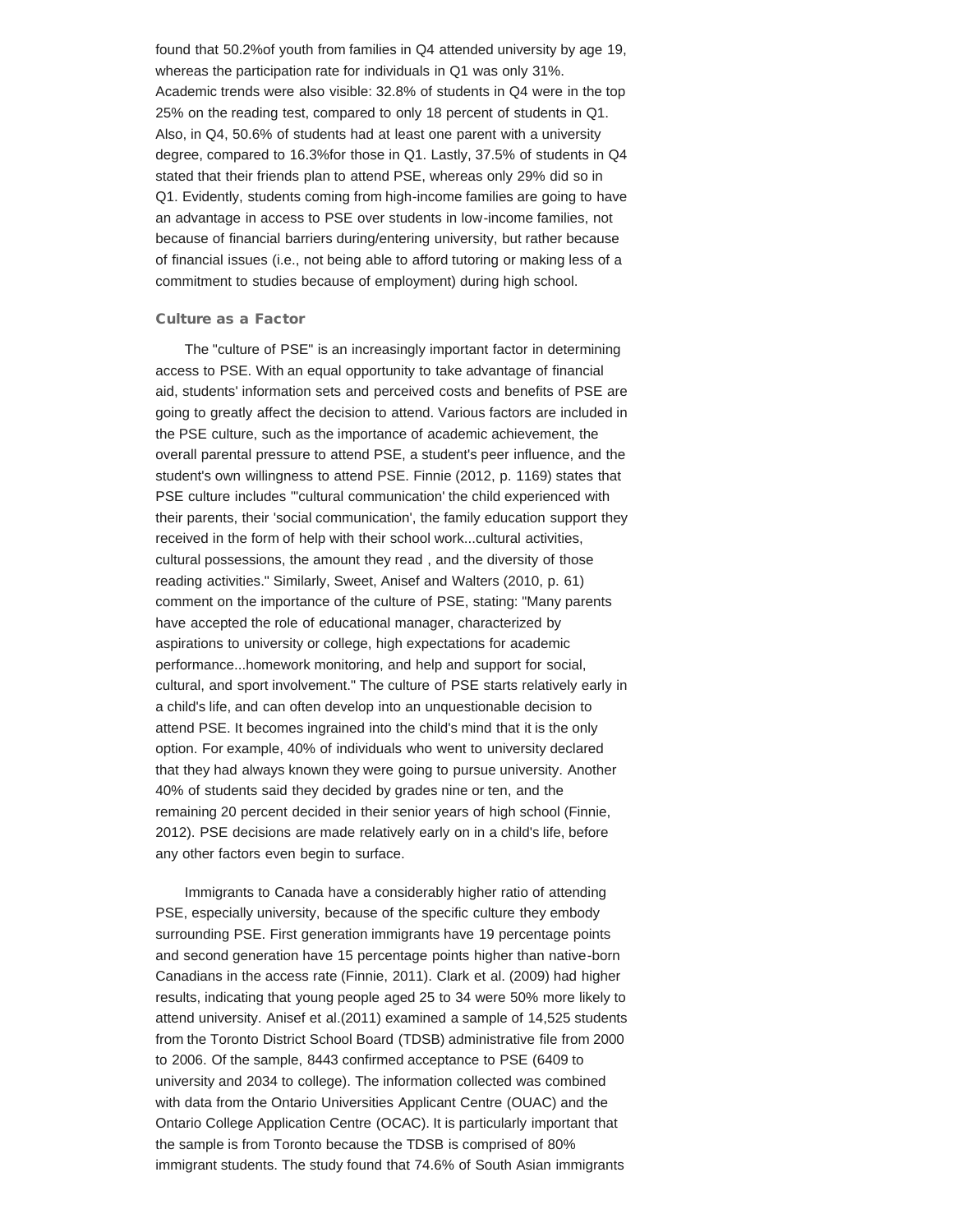chose university and 25.4% chose college. The rate is even higher for East Asian immigrants, as 90.5% chose university and 9.5% chose college. European immigrants had similar results, where 80.2% chose university and 19.8 chose college. Comparatively, 74.8% of English speakers born in Canada chose university and 25.2% chose college. Thus, the overall PSE rate for native-born Canadians is higher, but the university attendance is lower.

However, Caribbean and African immigrants have a considerably lower rate of attendance. Only 42.4% of Caribbean immigrants chose university with 57.6 percent choosing college, and 62.1% of African immigrants chose university with 37.9% choosing college. This immigrant group's college attendance is significantly higher, which suggests that it was an alternative to university. It could be due to financial or distance barriers. Not enough research has been done on this subject as to why these ethnicities have chosen the path that they did. Finnie (2012, p. 1169) offers one explanation, stating: "In a context where Canadian immigrants are a very highly selected group, where they come to this country because they see it as a land of opportunity, and where they know that PSE is the key to their children's future economic prosperity." That explanation would certainly align with Asian prerogatives but does not explain the trend for African and Caribbean students. We do know that Black females have a proportionately higher ratio in university than Black males, but there is no study explaining this dilemma. Nonetheless, to equalize access, these trends have to be studied.

There is also a higher likelihood for immigrant parents to save more for their child's PSE endeavours. Students with at least one foreign-born parent contributed more frequently to their RESP than native-born Canadians. Sweet et al. found that if both parents were immigrants, they saved more than native-born parents, but less than the combination of immigrant and native-born parents. Table 1 (2010, p. 67) lists the saved proportions. Immigrants value PSE and attempt to prepare their children for it despite their limited capabilities. However, they are often impaired from saving for their child's PSE because they are coping with new lifestyles, paying off a mortgage, and often looking for secure jobs. Sweet et al. (2010, p. 73) concludes, stating: "In families with two-foreign born parents, children have relatively high levels of achievement but their parents' lower incomes and less-settled housing arrangements make PSE savings difficult." The excellent financial aid system that Ontario offers is a good start in combating this problem, but other policy changes involving free programs during the high-school stage are also necessary.

Table  $1 - PSE$  Savings by Immigrant Status ( $N = 5580$ )

|                        | <b>Both parents</b><br><b>Immigrants</b> | <b>One Parent</b><br>Immigrant | <b>Native</b><br><b>Born</b> |
|------------------------|------------------------------------------|--------------------------------|------------------------------|
| Mean                   | \$5,627.70                               | \$6,605.14                     | \$5,064.20                   |
| (Standard<br>eviation) | (\$10,137.20)                            | (\$11,390.44)                  | (\$9,577.51)                 |

#### PSE Savings Immigrant Status of Parents \*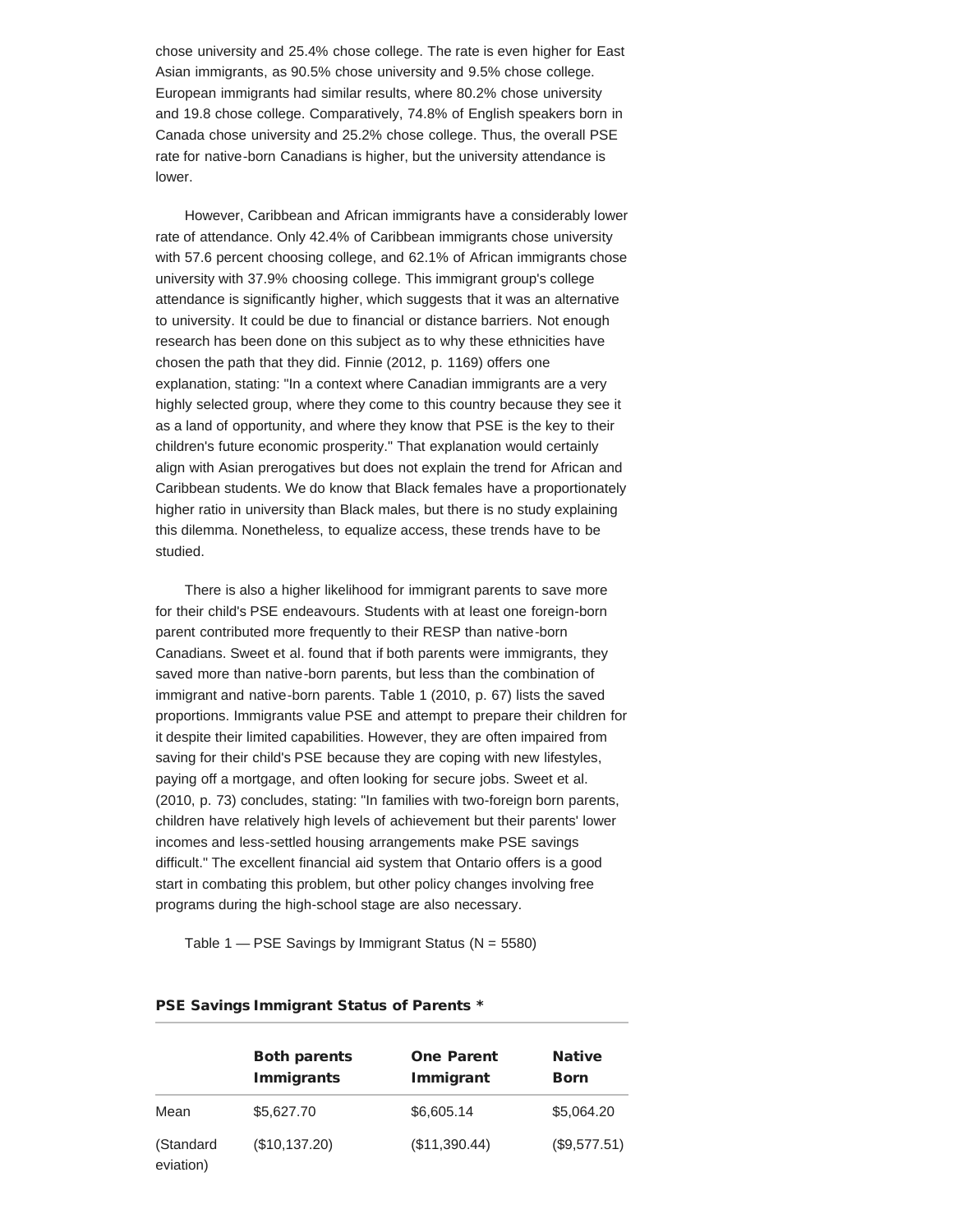## $*$  p < .01

*Found in Sweet et all, 2010, p. 67.*

## Academic Factors

Academic success, specifically in languages, mathematics, and science, play a large role in securing access to PSE. In Frenette's study (2007), reading scores accounted for 20% of the gap in access and marks accounted for 14% . Together, they accounted for 34 percent of the total gap and were the highest reason for the inaccessibility to PSE for students from low-income families compared to students from high-income families. Table 2 (Kamanzi et al., 2010, p.17) lists the likelihood of participating in PSE based on average in languages, mathematics, science, and time spent on homework per week. A student who has a mark of 70% to 80% in languages has a 43% likelihood of attending PSE, whereas a student with a mark of 60 to 70 has a 23% chance. Further, a student with 60% or lower in languages has a 13% likelihood of attending PSE. The results in math and science are very similar. A student who spends more time on their homework, namely 4 to 7 hours, has a 56% chance of entering university, whereas a student who spends one hour or less has a 23% chance. Anisef, Brown, and Sweet (2010) concluded in their study on immigrants and nonimmigrants in high-school that Chinese-speaking students exceeded all other groups in participation levels and achievement in core university programs. Their conclusion helps explain the high participation rate in university and reaffirms the close relationship between high-school grades and university participation.

|                     | <b>University</b><br>studies  | <b>College</b><br>studies | <b>No PSE</b><br>atainment | <b>Total</b> |  |  |  |
|---------------------|-------------------------------|---------------------------|----------------------------|--------------|--|--|--|
| Average in language |                               |                           |                            |              |  |  |  |
| 90-100%             | 77                            | 16                        | 7                          | 100          |  |  |  |
| 80-90%              | 66                            | 22                        | 11                         | 100          |  |  |  |
| 70-80%              | 43                            | 34                        | 23                         | 100          |  |  |  |
| 60-70%              | 23                            | 36                        | 41                         | 100          |  |  |  |
| 60% or<br>below     | 13                            | 31                        | 56                         | 100          |  |  |  |
|                     | <b>Average in mathematics</b> |                           |                            |              |  |  |  |
| 90-100%             | 78                            | 15                        | 7                          | 100          |  |  |  |
| 80-90%              | 60                            | 25                        | 15                         | 100          |  |  |  |
| 70-80%              | 43                            | 32                        | 24                         | 100          |  |  |  |
| 60-70%              | 32                            | 36                        | 33                         | 100          |  |  |  |
| 60% or              | 22                            | 33                        | 45                         | 100          |  |  |  |

Table 2 — Distribution of respondents by PSE attainment, social background characteristics and academic background (%)(continued)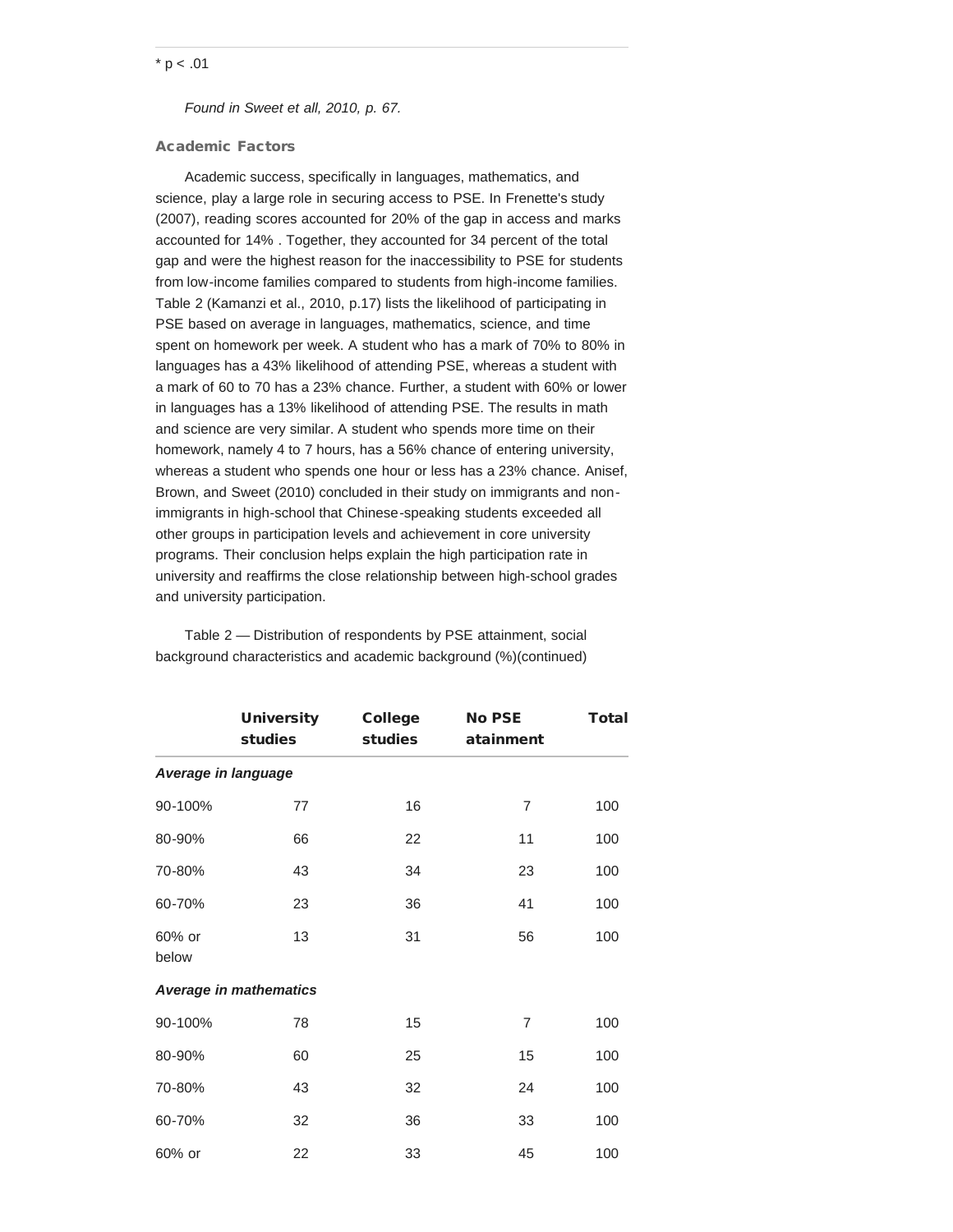### below

#### *Average in science*

| 90-100%                         | 79 | 14 | 6  | 100 |
|---------------------------------|----|----|----|-----|
| 80-90%                          | 62 | 26 | 13 | 100 |
| 70-80%                          | 41 | 33 | 25 | 100 |
| 60-70%                          | 27 | 38 | 37 | 100 |
| 60% or<br>below                 | 16 | 31 | 51 | 100 |
| Time spent on homework per week |    |    |    |     |
| 1 hour or<br>less               | 23 | 32 | 45 | 100 |
| 1 to 3 hours                    | 42 | 31 | 27 | 100 |
| 4 to 7 hours                    | 56 | 29 | 16 | 100 |
| 8 hours or<br>more              | 73 | 19 | 9  | 100 |
| <b>Dropout status</b>           |    |    |    |     |
| No                              | 45 | 30 | 24 | 100 |
| Yes                             | 5  | 12 | 83 | 100 |
| <b>Fell behind</b>              |    |    |    |     |
| No                              | 46 | 29 | 24 | 100 |
| Yes                             | 9  | 23 | 68 | 100 |
| <b>Problems at school</b>       |    |    |    |     |
| No                              | 49 | 29 | 21 | 100 |
| Yes                             | 29 | 26 | 44 | 100 |

*Found in Kamanzi et all, 2010, p. 17*

Grades also affect the amount of savings parents set aside for their child's PSE. Children with C averages have approximately \$4000 in accumulated savings, compared to \$5700 for B averages, \$6600 for A averages, and \$7500 for A+ averages (Sweet et al., 2010). As well, parents who employ the services of tutors on average save \$1100 more for their child's PSE than do other parents. Considering the importance of high marks, more concern and attention needs to be given towards equalizing the opportunity to achieve high marks. Free tutoring is a necessary start, since many students from low-income families are not be able to afford tutoring and, consequently, they have less access to PSE than students from high-income families. For example, Education. Discover Your Potential is a federally recognized not-for-profit organization that offers free tutoring in English, math and science to high-school students with the aim to eliminate such access barriers. It also provides mentoring to facilitate the transition to university. This would acculturate students to PSE during the high-school stage and thereby increases access without having to provide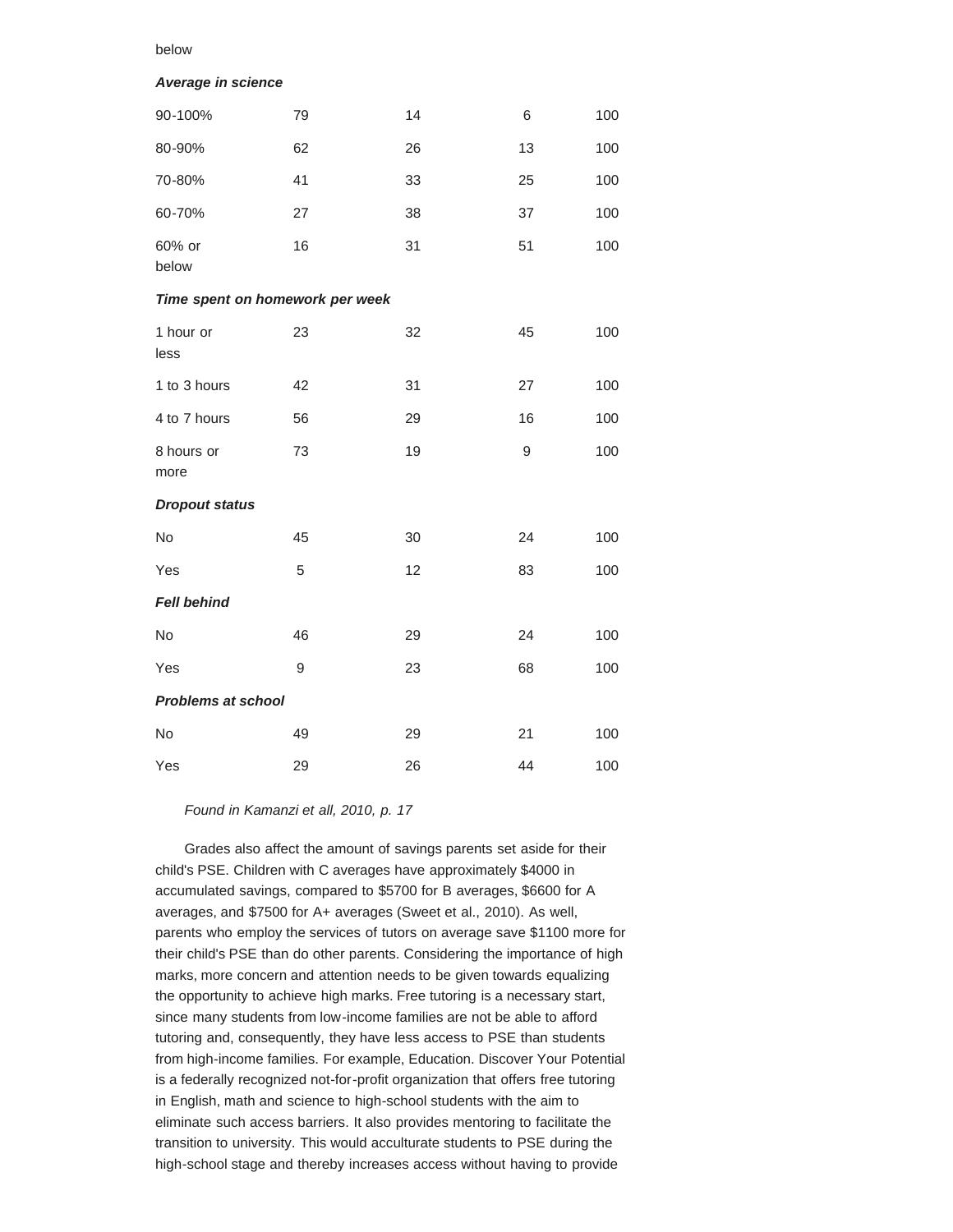monetary means to the students. The connection between university access and high marks is undeniable and, arguably, the largest barrier to PSE.

## Parental Education

Parental education is the second largest barrier in access to PSE; however, its influence reduces as more Canadians attend PSE and a universal PSE system is achieved. Frenette (2007) finds that parental education accounts for 30% of the gap in access. Neil (2009) also finds that youth from families with at least one parent with a university degree are 28.5% more likely to attend university. First-generation students have a 25% access rate, whereas non-first-generation students have between a 40% to 69% access rate (Kamanzi et al., 2009). The explanation for this trend is that parents who have already attained a university degree understand its value and have a higher level of expectation on their children to attend PSE. A student's ambition to attend PSE will likely be higher if one of their parents shared the experience. As well, these parents are more likely to be able to prepare their child for university and assist them in choosing the right university or program. As mentioned earlier, they are also more likely to have higher incomes, and can therefore afford services that will give their child a competitive edge. In Frenette's study (2007), a parental education can decrease the gap between Q1 and Q4 by 50% . A concerning problem is the positions of individuals who have singleparent families or those who are in foster care and have no parents. These groups are at a clear disadvantage because they do not have as strong of a parental support to instill the culture of PSE.

#### Distance to PSE

Distance to post-secondary institutions is not a barrier overall because of the large number of colleges in rural areas, but it does pose a potential barrier to university attendance. Firstly, distance intensifies financial costs. Commuting to a university or college can add a significant financial strain to students. Consider a student living in York Region, Ontario commuting to the University of Toronto. The commute time can range from one hour to two hours and a half, with an additional cost of around \$200 a month (\$100 for local VIVA transit and \$100 for TTC subway transportation). Students who are forced to move near their post-secondary institution because their commuting distance is too great have to incur costs that would have presumably been covered by their parent(s) at home, such as rent, food, internet, toiletries, etc. Secondly, there is a social cost of having to move away. Some students are not ready nor are they mature enough especially considering students entering PSE can be as young as 17 yearsold—to live on their own. They still need parental guidance. Some students may see moving away as an opportunity of independence, but that still does not mean they are mature enough to make that step. Considering these issues, students in rural neighbourhoods are at a disadvantage if they want to attend university. Kamanzi et al. (2009) found that 32% of students who were in a rural setting chose university and 34% chose college; whereas, 48% of students in an urban setting chose university and 29% chose college. There is a higher likelihood for students in a rural setting to choose college, possibly because it is closer than a university. Approximately one in five high-school students (about 17% ) live beyond 80 kilometres from a university and, as a result, are only 58% as likely to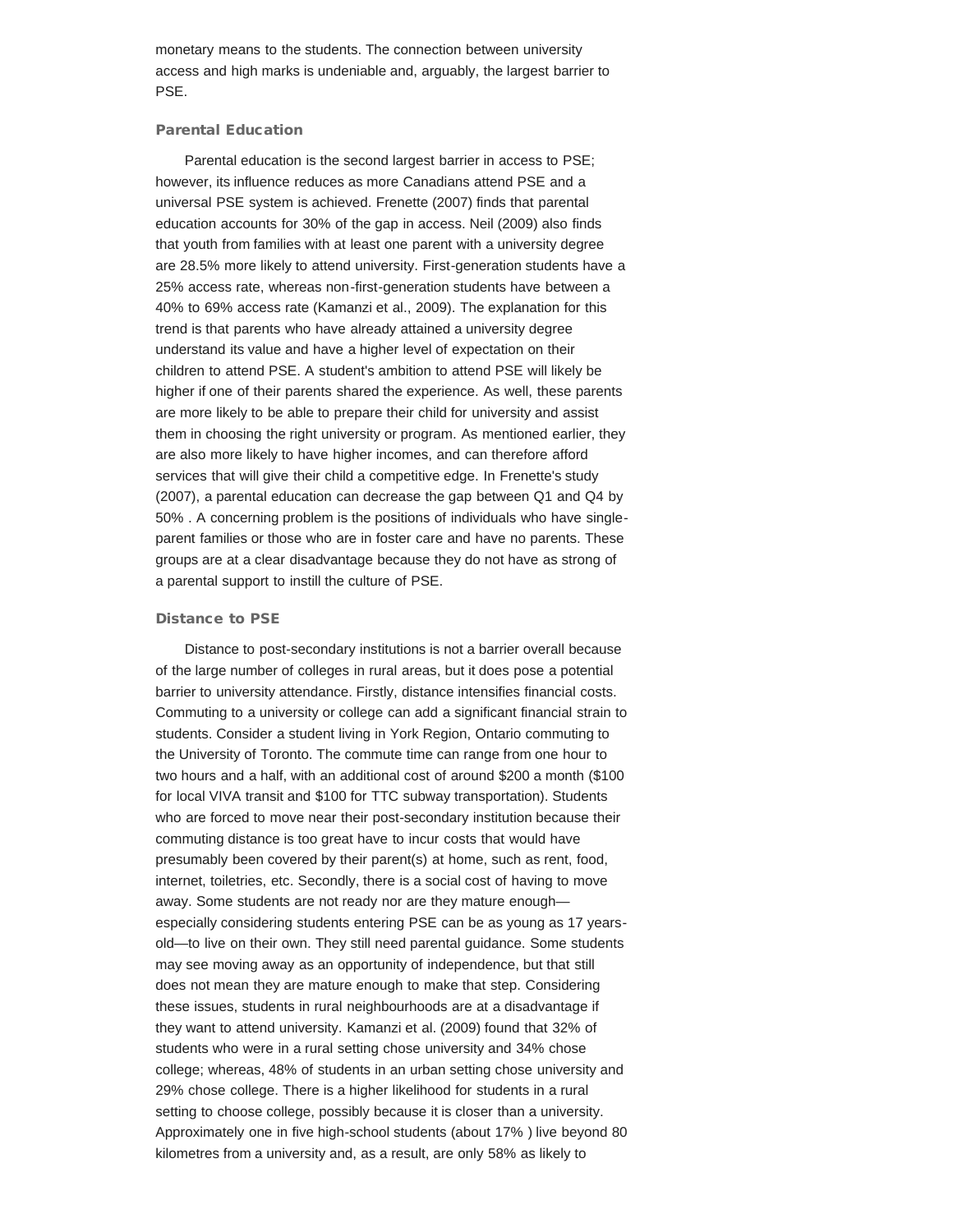attend university as those who live within 40 kilometres of the institution (Frenette, 2004). Comparatively, due to the number and spread-out nature of colleges, only 3% of high-school students live beyond commuting distance to a college. Thus, only a small fraction of people do not have commuting access to PSE. There are, however, a large number of people who do not have an equal access to university.

Frenette (2005, p. 429) raises the question: "Do we bring the student to the school or bring the school to the student?" Establishing a university in every rural setting, especially in a place like Canada, would be incredibly difficult, time-consuming, and a financial burden on the Canadian government. As well, there are a considerably larger number of students in urban settings who aspire to attend PSE (because it has a larger population). Creating new institutions in a rural setting could result in the same problem: due to an overflow in the urban setting, students are forced to attend the universities in the rural setting and they are disadvantaged. This problem may already be occurring: in 2007, 46% of university students who lived in the GTA enrolled in universities outside the GTA and only 9% of students living outside the GTA attended GTA universities (Clark et al., 2009). It is unclear if these students are leaving the GTA because of high competition in limited capacity GTA universities, or because they are seeking independence, but it is most likely a combination of the two (considering the new culture of living in residence to truly capture the university experience). The best policy is to bring the rural students to urban institutions, at least until Canada has enough financial means to establish new universities. In the meantime, greater financial aid should be made available for those who live in rural settings and are forced to move. OSAP does generally provide more loans for students living apart from their parents. However, a loan could still deter rural students because they know that they would eventually have to pay it back and could incur up to \$40,000 dollars in debt after four years. For now, at least students are equally able to access colleges.

### Aboriginal Students

Aboriginals' access rate is 28 percentage points lower than native-born Canadians. They also have a lower rate of persistence and a higher dropout rate when in university (Finnie, 2011). Clark et al. (2009) explain that despite equal opportunity to access college, Aboriginals are one-third as likely to achieve a university degree. To close the gap, 900 aboriginal students would have to be admitted each year for 20 years (2009). One explanation for their lower participation rate is because Aboriginals typically live in rural settings or northern regions, away from universities. Thus, their cost associated with PSE is greater and a potential deterrent. Aboriginal peoples are also a very close-knit community and the social costs of moving away are greater than those for other students in rural settings. Another barrier is the level of high-school dropouts amongst Aboriginal peoples. For example, in 2001, 43% of Aboriginals aged 20 to 24 did not complete high-school (Clark et al., 2009). Thus, improving high-school standards is the start to equalizing access for Aboriginals. As well, Aboriginal peoples attending university are also older and more likely to have familial obligations, whether to a partner or for the care of children. In this case, it may be reasonable to establish higher education institutions specifically for Aboriginal peoples in their rural setting. An example can already be seen through the Nunavut Arctic College, which is an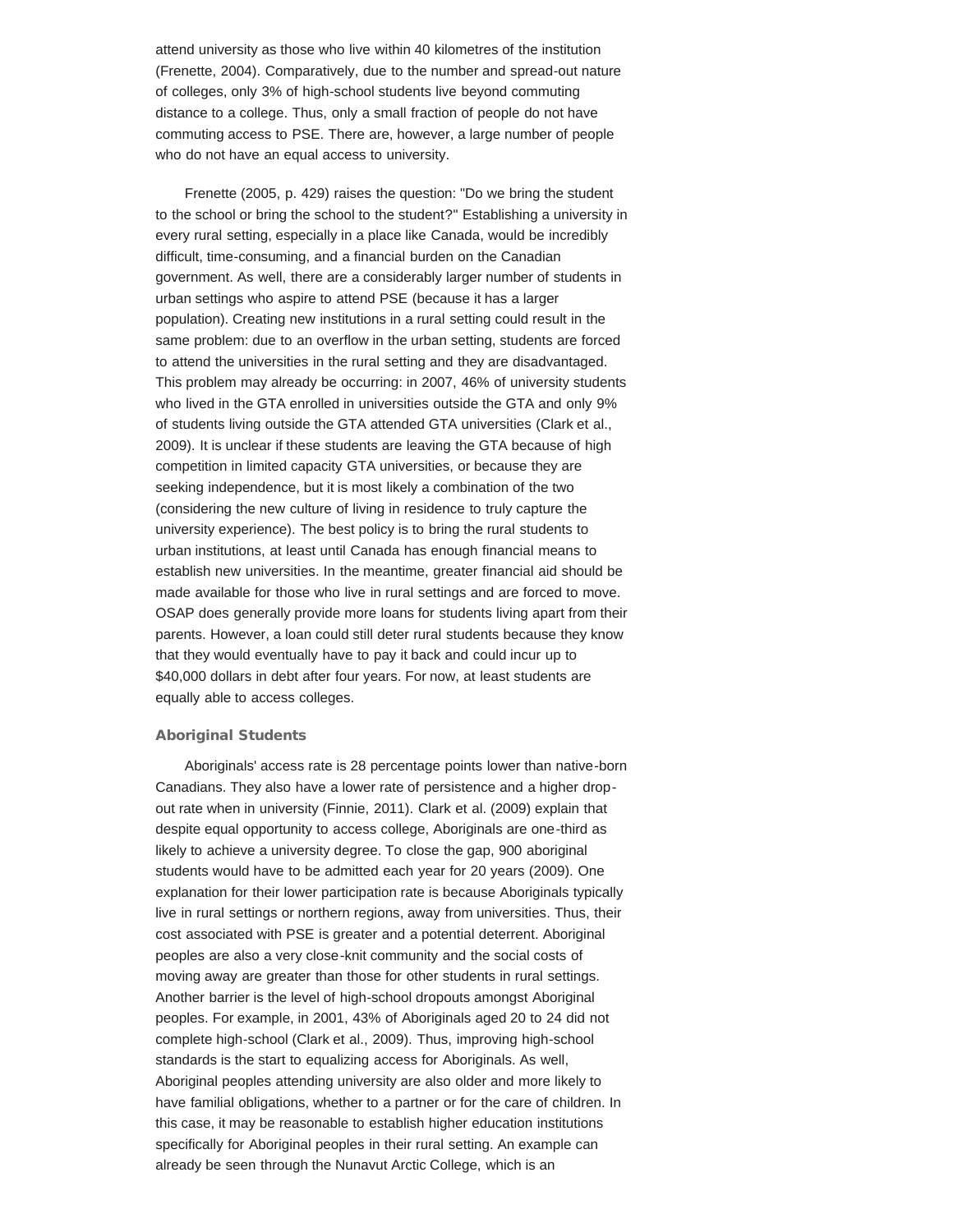educational institution designed to meet Aboriginal needs. It is not a degree-granting institution, but that could certainly be the next step in increasing Aboriginal access to PSE.

#### Gender

There is a divide in representation between males and females attending PSE, where females have a higher participation rate in university over males but a lower participation rate in colleges. In a study by Anisef et al. (2011), females were found to be 1.47 times more likely than males to attend university. In Finnie (2007) females were recorded as having 17 percentage points higher than males in access to university. Women comprise approximately 58% of undergraduates, 50% of master's students and 45% of those in a doctorate (Clark et al., 2009). Female participation expanded from a total of 75,000 in 1966 to 465,000 in 2006. Men are now only two-thirds as likely to attend university as women. One possible explanation for the increase in female participation is that females like their education while in high-school and thus are more likely to want to continue. Males are increasingly believed to dislike high-school and studies, especially because of the large amount of female teachers in the school (thereby associating education with feminization), which discourages them from wanting to attend university. Two theories explaining female progression are proposed by Kamanzi et al. (2009, p.47): "The feminist movement and socialization. The first has led to a conception of school and education as a tool for social advancement. The second has to do with cultural dispositions that appear to bring women closer to the dispositions required by the academic institution." These theories suggest that it is not because men are disinterested in attending university which explains their low participation rate, but rather because women are filling more spots, effectively pushing less qualified men out. However, to stabilize the access rate between men and women, governments need to look into either further qualifying male youth or adopt a high-school curriculum which captures both male and female interests. Noticeably, both solutions involve the pre-PSE stage.

There is also a variance of gender representation in different fields; in particular, science, technology, engineering, and mathematics (STEM) dominantly consists of male students, whereas the humanities, such as English, history, or psychology, are dominantly studied by females. Cheryan and Plaut (2010) attempt to discover the reasons behind this epidemic in the U.S. (which is similar to the Canadian epidemic). They found that STEM-capable women were choosing fields in the humanities, despite any aptitude they may have had for STEM. The reverse for males is true. Thus, the barrier to equalize access to these fields is not due to a lack of capability, but rather as a result of the perceived notion of the gender orientation of these jobs. Traditional stereotypes of women being better in humanities and males in STEM can easily disinterest individuals from entering opposite-gender fields. This social identity threat can, for example, discourage females from pursuing STEM in fear of being called masculine, discriminated against, or not taken seriously. They have a preconceived expectation that they will be successful in certain fields and are not willing to risk potential failure in another field. Andres (2004) also found that young women are more likely to enter fields with broader occupational outcomes, whereas men choose fields that directly lead to a specific career. Cheryan and Plaut (2010) concluded that the best way to equalize access and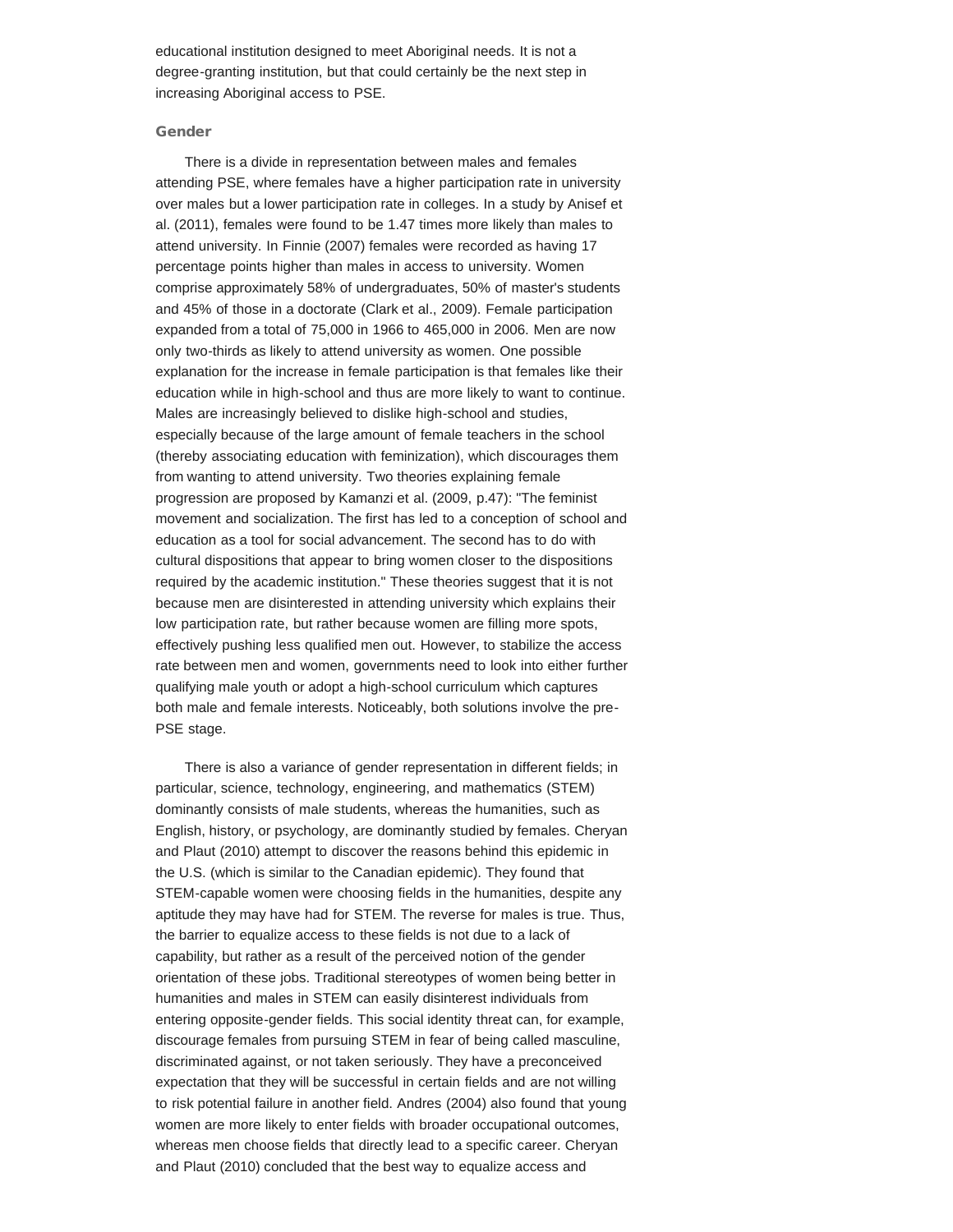diversify these educational fields is to change the perception of the gender -orientation of these fields. For example, making a technology class, such as Shop, mandatory in high-school would force both women and men to study the subject. equal-representation in the classroom would then transfer to university, followed by the workforce.

## Provincial Patterns

Compared to other provinces, Ontario has a good access rate and does not have any outstanding barriers that are exclusive to Ontario only. The effect of family income on access is actually less in Ontario, especially in comparison to the Atlantic Provinces, which had three times the effect. This data suggest more students are coming from higher-income families in Atlantic Canada. Quebec and Western Canada had similar income effects as Ontario. high-school grades and PISA scores have stronger effects in Ontario, compared to other regions, but there is not as large as a gap as the family income effects. Ontario's greater effect from grades could be as a result from the multi-cultural nature and diversity unique to Ontario. Parental education, one of the most important factors on access, does not vary substantially by region. Ontario's college participation rate is 36.4% and its university rate is 45.5% . Comparatively, Quebec's college participation rate was 40% and its university rate was 30.3% (Finnie, Childs, Wismer, 2011). Atlantic Canada had the highest participation rates in university. Western Canada's rates were similar, but not higher than Ontario. Despite Quebec's substantially lower tuition rate, it has the least participation rate in university and the highest in college, which is reflective of their unique CEGEP system (where a student can only enter university if he/she is over the age of 21 or has attended at CEGEP). In all regions, it was found that females accessed university at a greater rate than males, whereas males were represented higher in colleges. Comparing the provinces allows us to identify if access barriers are unique to specific regions or are nation-wide. Targeting barriers are easier with a comparative model.

#### Conclusion

The rapid expansion of university enrolment since the 1960s suggests that access barriers have been largely eliminated. However, many barriers still prevent potential students from accessing PSE, while others have a greater participation percentage because of factors such as cultural backgrounds and academic achievements. However, both these factors are often not within the students' control. Many lower-income families cannot provide their children with the necessary tools to prosper academically, like tutoring or a commitment to help with homework. The "culture of PSE" is a significant factor in a student's decision to pursue PSE, yet many families cannot instill this culture in their children because of various reasons, whether it is because they do not have a PSE education that has taught them about the PSE system, or because it is a single-mother who simply does not have the time as a result of working multiple jobs. A solution that may seem to solve all problems of access is to eliminate the qualifications required for admission into PSE and accept all interested individuals. This solution may undermine the quality of PSE and may not make Canada a global competitor. As well, students may be under prepared, which would demand more attention from the university and, consequently, more finances to run the institution. Ontario is already having a difficult problem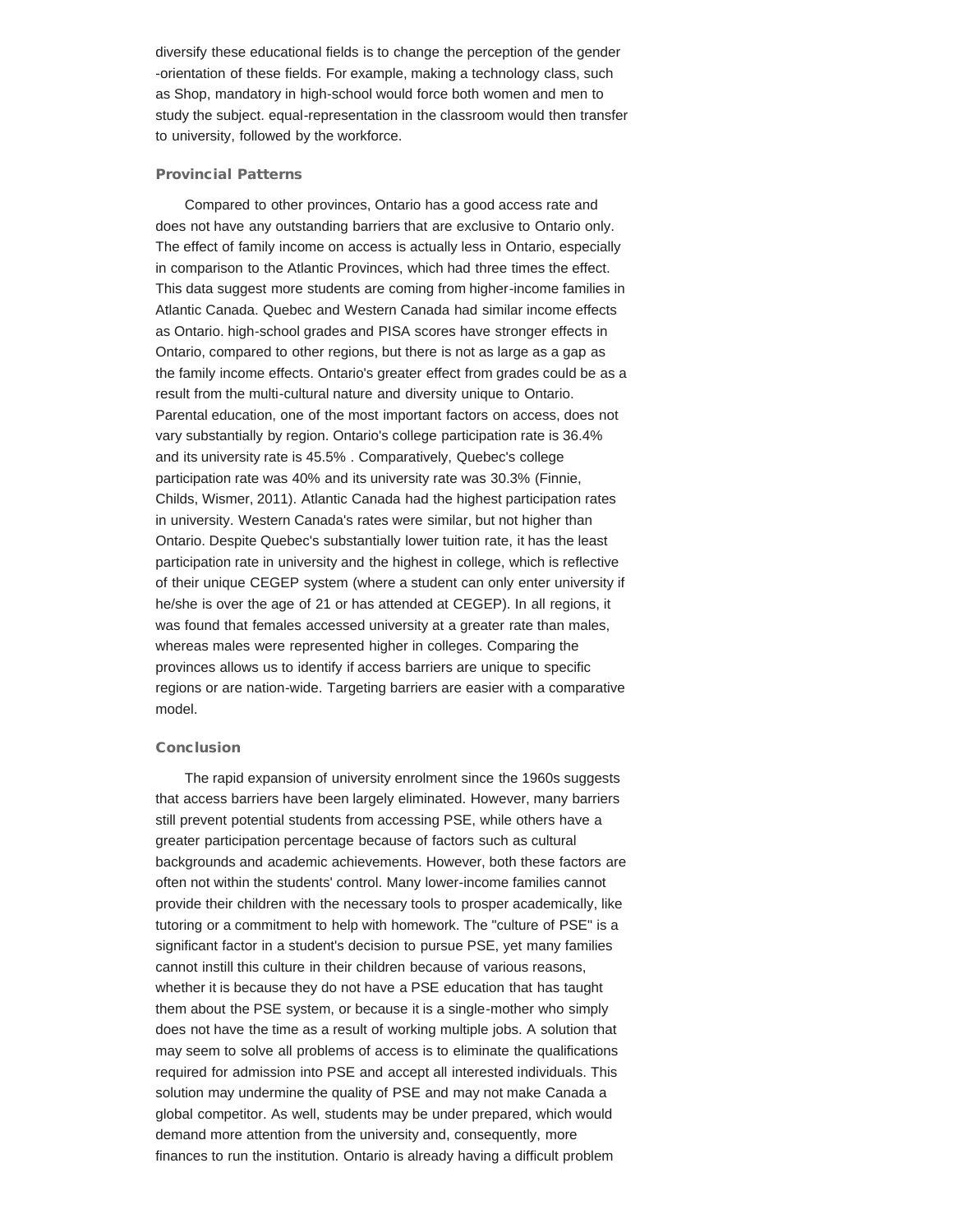paying for students' tuition because of the strain that the universal system has been causing. As a result, tuition fees increase and grants turn into loans and debts, ultimately creating further access barriers to students from low-income families. Richard Allen, the former Minister of Colleges and Universities, stated during the Annual Meeting of Canadian University Board of Governors in 1991:

The success of [our] agenda will depend in large part on an open and accessible postsecondary system. A system that provides a place for every qualified student. A system that removes financial cost as a barrier to entry. And a system that identifies and removes barriers to participation in postsecondary education by members of traditionally underrepresented groups and economically and socially disadvantaged students….

Allen's plan and initiative are an introductory step to reducing the many existing barriers to access because they acknowledge that there are barriers. However, his plan is overly ambitious and the Ontario postsecondary system will collapse under the strain, without otherwise significantly reducing the quality and financial need of the institutions.

#### References

Andres, L. (2004). *Student Affairs: Experiencing Higher Education*. Vancouver: UBC Press.

Anisef, P, Brown, R. & Sweet, R. (2011) "Post-Secondary Pathway Choices of Immigrant and Native-Born Youth In Toronto." In *Canadian Issues*. p.42-49

Anisef, P., Brown, R. & Sweet, R. (2010) *Educational Pathways and Academic Performance of Youth of Immigrant Origin in Toronto*. Toronto: Ceris.

Bell, S. & Anisef. P. (2005) "Accessibility and Student Debt: The Shift from Public to Private Support in Canada" in Robert Sweet's *Preparing for Post-Secondary Education: New Roles for Government and Families*. Montreal: McGill-Queen's University Press. p. 68-109

Cheryan, S. & Plaut. V.C. (2010). "Explaining Under representation: A Theory of Precluded Interest." *Sex Roles*. Vol. 63: 475-488.

Clark, I.D., Moran, G., Skolnik, M.L. & Trick, D. (2009). *Academic Transformation: The Forces Reshaping Higher Education in Ontario*. Kingston, ON: Robert Sutherland Hall

Educational Policy Institute. (2008) *Access, Persistence, and Barriers in Postsecondary Education: A Literature Review and Outline of Future Research*. Toronto: Higher Education Quality Council of Ontario.

Finnie, R., Childs, S. & Wismer, A. (2011) *Access to Postsecondary Education: How Ontario Compares*. Toronto: Higher Education Quality Council of Ontario.

Finnie, R. (2012) "Access to post-secondary education: The importance of culture." *Children and Youth Services Review*. No. 34. p.